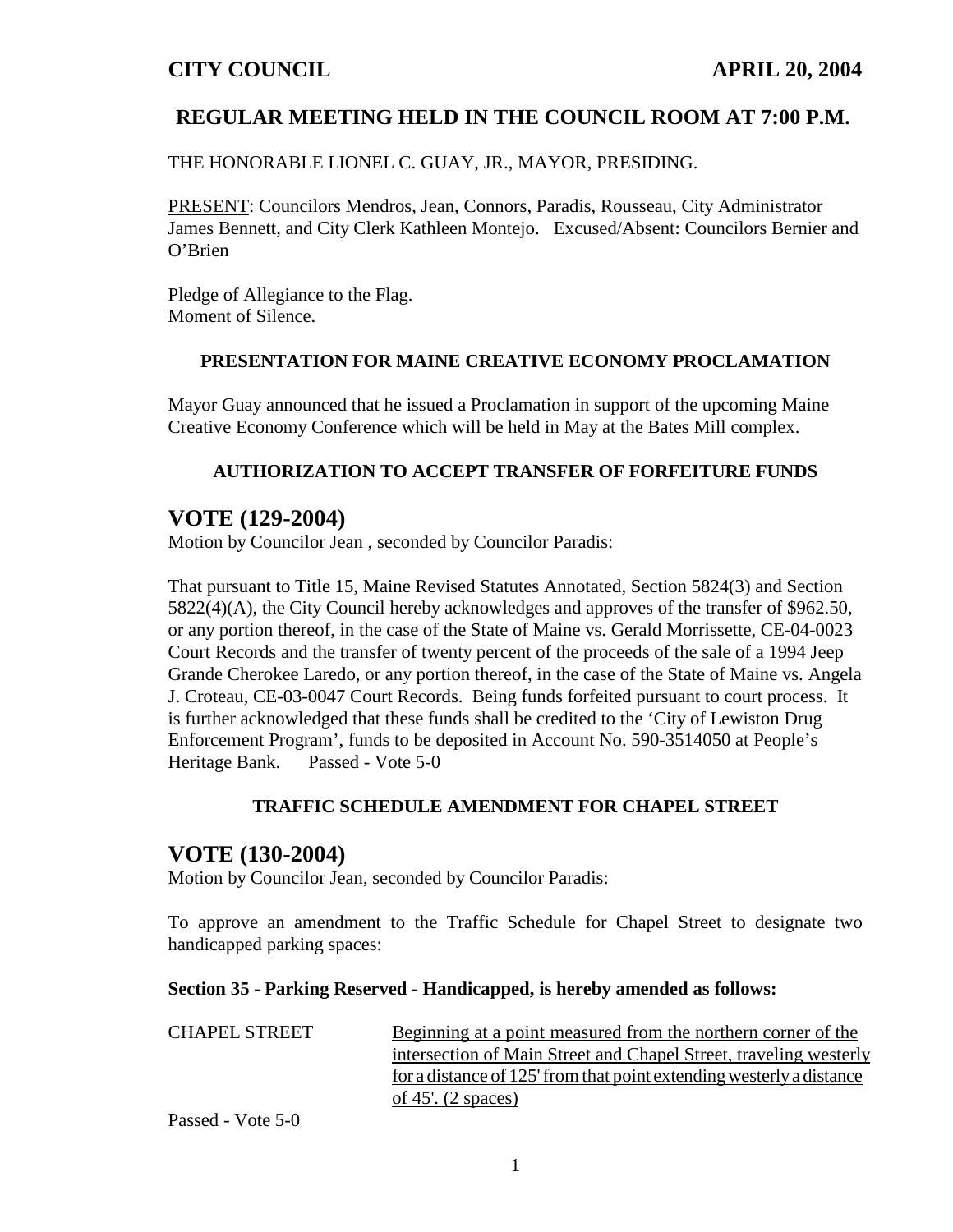### **TRAFFIC SCHEDULE AMENDMENT FOR NORTH BARDWELL STREET**

## **VOTE (131-2004)**

Motion by Councilor Jean, seconded by Councilor Paradis:

To adopt the following amendments to the Traffic Schedule:

### **Section 50 - Parking Prohibited, All Times - Intersections (Tow Away Zone), is hereby adopted as follows**:

NORTH BARDWELL STREET Odd numbered side, east side, beginning at a point 25' from the northeast corner of the intersection of Russell Street and North Bardwell Street and extending northerly on North Bardwell Street to a point 25' south of the intersection of North Bardwell Street and Pettingill Street.

#### **Section 33 - Parking Time Regulated, 2 Hours, 9:00am to 9:00pm:**

| Odd numbered side, east side, beginning at a point 75' |
|--------------------------------------------------------|
| from the northeast corner of Russell Street and North  |
| Bardwell Street a distance of 272' to its intersection |
| with Pettingill Street.                                |
|                                                        |

Passed - Vote 5-0

### **TRAFFIC SCHEDULE AMENDMENT ON APPLE ROAD**

## **VOTE (132A-2004)**

Motion by Councilor Jean, seconded by Councilor Paradis:

To adopt the following amendments to the Traffic Schedule:

#### **Section 37 - Speed Limits, is hereby amended as follows:**

APPLE ROAD 35 mph on both sides of Apple Road starting at the intersection of the Alfred A. Ploude Parkway and Apple Road, traveling easterly along Apple Road to the intersection of Ferry Road and Apple Road, for a total distance of 0.62 miles.

Passed - Vote 5-0

### **POSTPONE ACTION ON RESOLUTION OF CONDEMNATION FOR PROPERTIES AT 95-109 MAIN STREET**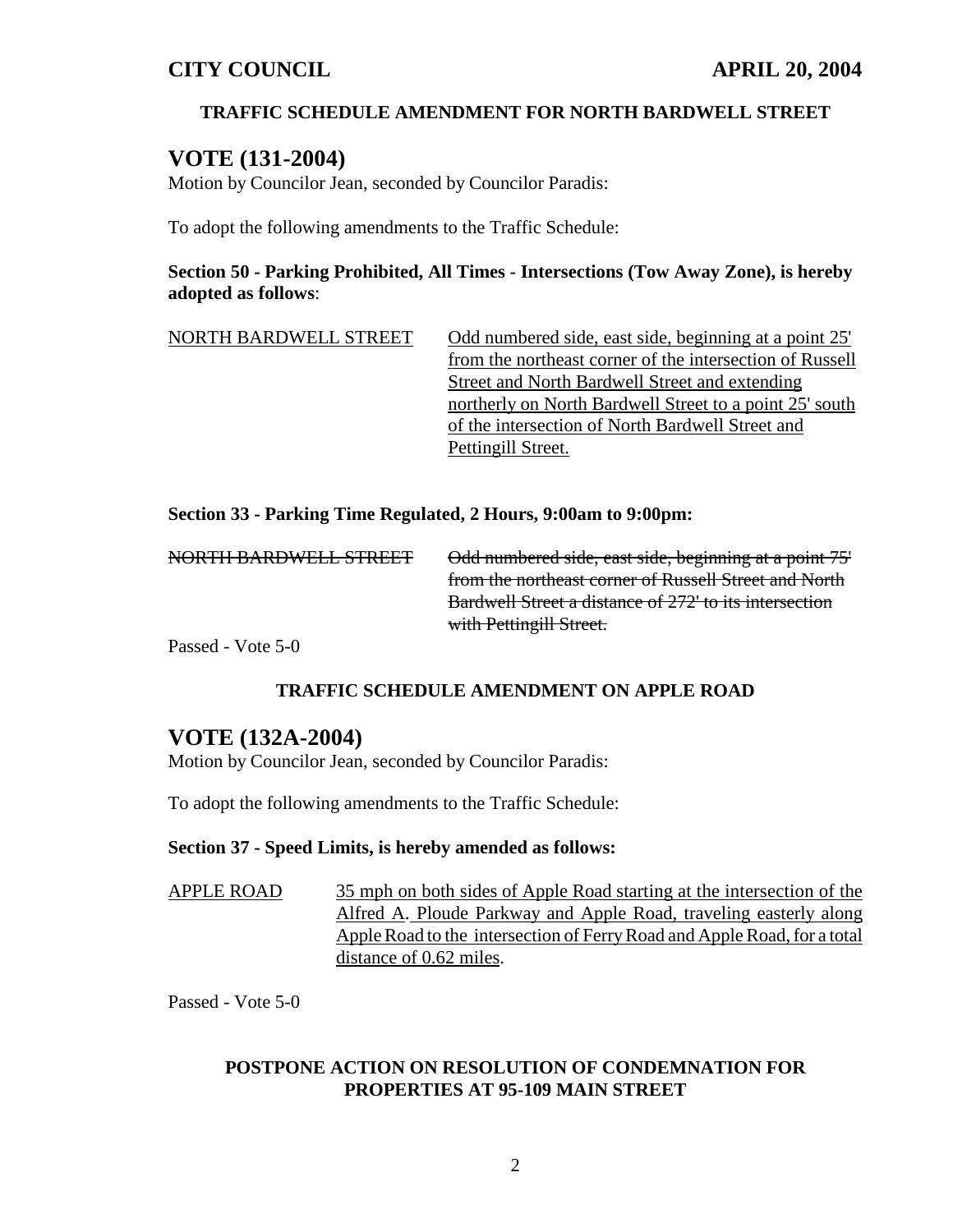# **VOTE (132B-2004)**

Motion by Councilor Jean, seconded by Councilor Mendros:

To postpone action on the Resolution of Condemnation for the properties at 95-109 Main Street to the City Council meeting of May 4, 2004. Passed - Vote 5-0

### **TRAFFIC SCHEDULE AMENDMENT FOR PARKING IN FRONT OF DISTRICT COURT**

Councilor Rousseau stated he appreciated having this item before Council, even though the Chief can approve this himself. Councilor Rousseau said this is in the downtown area, he feels it is important for Council to be aware of it. The Chief said he will speak with other Chiefs in surrounding towns and ask them to have their officers park in the parking lots if they will be at the Court house longer than 15 minutes per stop.

# **VOTE (133-2004)**

Motion by Councilor Jean , seconded by Councilor Connors:

To approve the proposed amendment to the Traffic Schedule for 55 Lisbon Street to designate one police vehicle only parking space:

### **Section 34 - Parking Reserved City Officers & Employees - "Police Only", is hereby amended as follows:**

LISBON STREET Beginning at a point on the southern side of Lisbon Street 488' from the southwest corner of the intersection of Lisbon Street and Ash Street and extending westerly for a distance of 22', ending at the beginning of the fire hydrant restriction area.

Passed - Vote 5-0

### **TRAFFIC SCHEDULE AMENDMENT FOR LISBON STREET**

## **VOTE (134-2004)**

Motion by Councilor Jean, seconded by Councilor Rousseau:

To adopt the proposed amendments to the Traffic Schedule regarding the regulation of parking times for a portion of Lisbon Street:

#### **Section 26 - Parking Time Regulated, 1 Hour - 9:00am to 6:00pm**

| <b>LISBON STREET</b> | Both sides between Main Street and Birch Street Maple Street |  |  |
|----------------------|--------------------------------------------------------------|--|--|
|                      |                                                              |  |  |

LISBON STREET Odd numbered side westerly side beginning at the northwesterly corner of Maple Street and Lisbon Street and extending in a northerly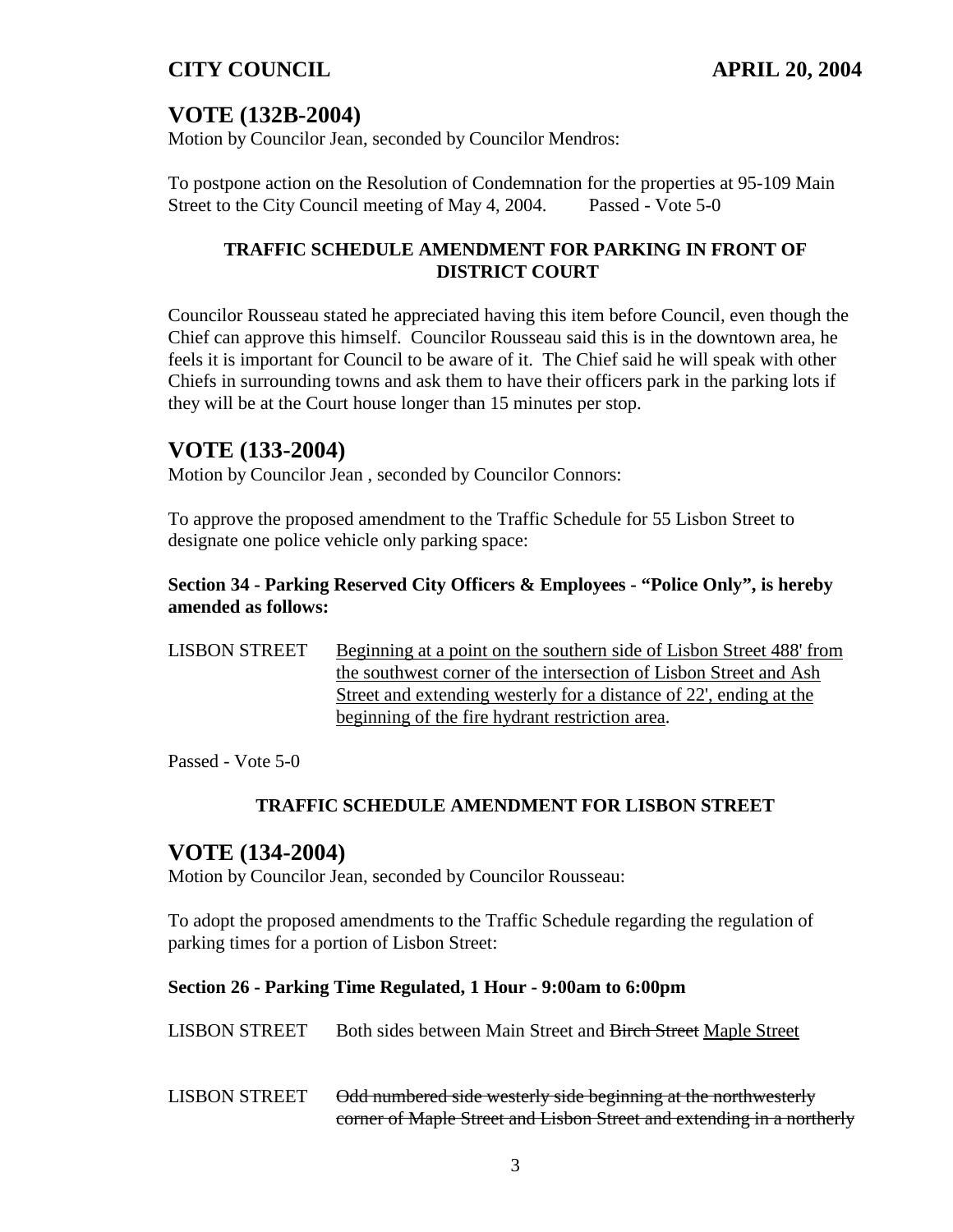direction to a point 480' from the southwesterly corner of Cedar Street and Lisbon Street

Even numbered side easterly side from the southern line of Birch Street to the northerly line of Maple Street (except for th 15 minute parking zone described in section 113 (a)

Odd numbered side westerly side beginning at a point 177' south of the southwesterly corner of Cedar Street and Lisbon Street and extending southerly on Lisbon Street a distance of 95'

Passed - Vote 5-0

#### **PUBLIC HEARING AND FINAL PASSAGE REGARDING THE BUSINESS LICENSING ORDINANCE**

Mayor Guay opened the hearing. No members of the public spoke for or against this item. Mayor Guay then closed the hearing.

## **VOTE (135-2004)**

Motion by Councilor Jean, seconded by Councilor Paradis:

That the proposed amendment to the City Code of Ordinances, Chapter 22 "Businesses", Article IX "Peddlers", Section 22-260 "Special Events License", receive final passage by a roll call vote. Passed - Vote 5-0

#### **PUBLIC HEARING AND FIRST PASSAGE REGARDING AN AMENDMENT TO THE BUSINESS LICENSING ORDINANCE**

Mayor Guay opened the hearing. No members of the public spoke for or against this item. Mayor Guay then closed the hearing. The City Administrator stated this is one of the steps needed to bring a farmer's market back to Lewiston.

# **VOTE (136-2004)**

Motion by Councilor Jean, seconded by Councilor Connors:

That the proposed amendment to the City Code of Ordinances, Chapter 22 "Businesses", Article VI "Food Service Establishments", Section 22-169 "Pushcarts, roving diners in streets and public places", receive first passage by a roll call vote and that the public hearing on said ordinance be continued to the meeting of May 4, 2004 for final passage. Passed - Vote 5-0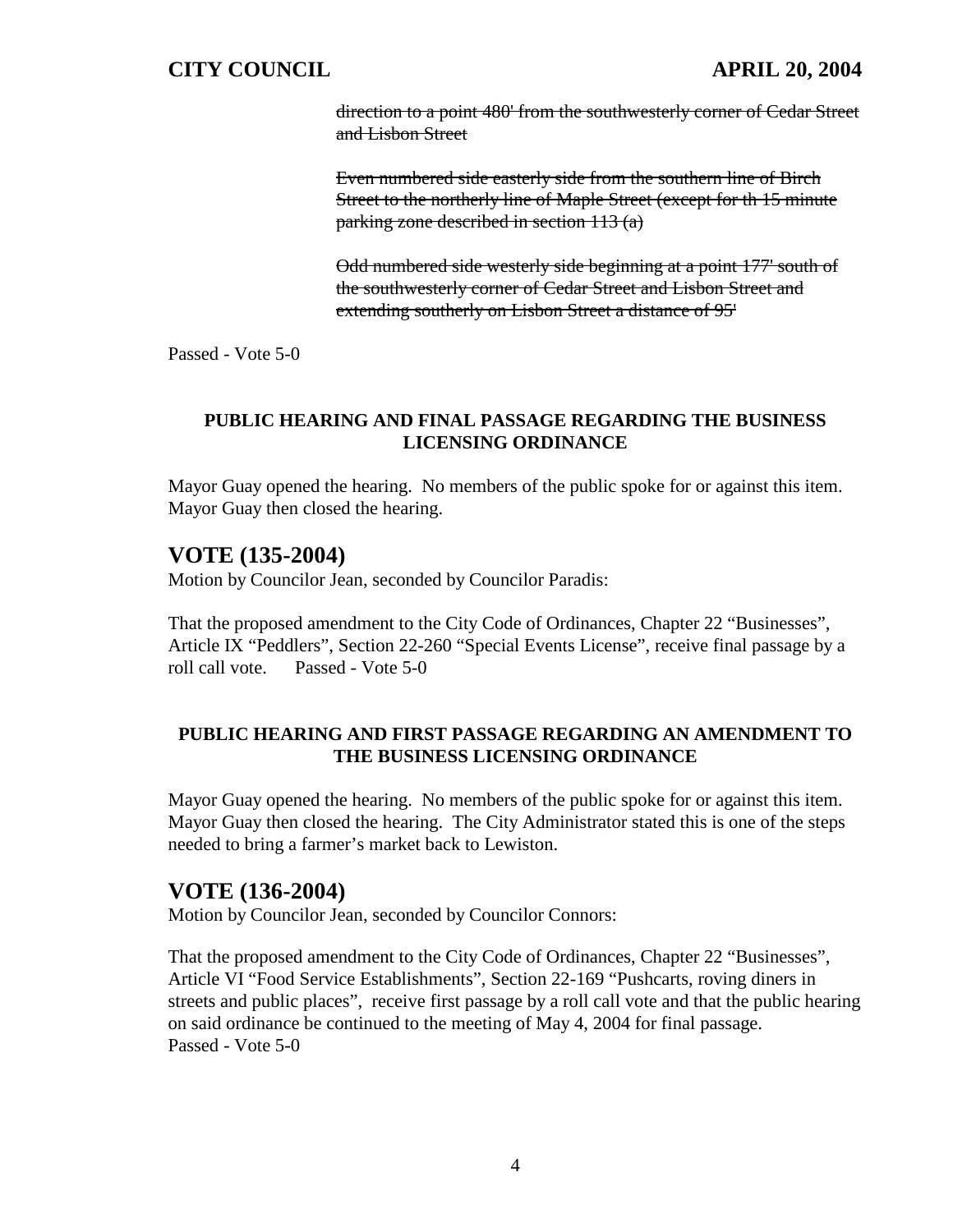### **HEARING REGARDING POSSIBLE SUSPENSION OR REVOCATION OF SPECIAL AMUSEMENT PERMIT FOR BOONDOGGLES, 37 PARK STREET**

Mayor Guay stated that the Council will be conducting a hearing regarding the Liquor License and Special Amusement permit for Boondoggles, 37 Park Street, in order to receive public comment on the possibility of revoking, suspending or amending the business licenses and permits, and to take final action as the City Council may deem appropriate. City Attorney David Bertoni informed the Council that the owner of Boondoggles, a licensed liquor establishment in Lewiston, received a summons from the Police Department for a violation of the City's adult-oriented live entertainment ordinance. Mr. Bertoni stated that the City Code prohibits a holder of a special amusement permit from having adult oriented live entertainment in the licensed establishment. He said that the Council had the following options to consider:

a. \_\_\_\_ Revoke the Business's special amusement permit on the grounds that the entertainment provided on the premises violates municipal ordinance 10-82.

b. \_\_\_\_\_ Suspend the Business's special amusement permit for a period of \_\_\_\_\_ days on the grounds that the entertainment provided on the premises violates municipal ordinance 10-82.

c. \_\_\_\_ Take no action at this time, but without prejudice to its taking further action based upon the evidence presented at this public hearing and such further evidence as may be properly presented to it in the future.

Mr. Bertoni presented background material on this item, stating the police officers summonsed the business owner for the Code violation when they observed topless female employees working at the bar. The female employees appeared to have blue or green colored paint covering their nipples and no clothing above the waist. Mr. Bertoni reviewed for the Council the police reports and related documents for this issue. Mr. Bertoni asked the police officers who prepared the reports to address the Council and state what they observed at Boondoggles. The Chief of Police also spoke and stated he spoke with Mr. Russo several times before the event which caused the summons, and clarified for him what the boundaries are of the City's Code.

The business owner, Augustine Russo, Jr., and his attorney, Justin Leary, also addressed the Council and stated that they do not believe the topless female employees of the bar were violating the City's Code, and stated the Code defines adult oriented live entertainment as entertainment conducted by performers, and the employees were serving as waitresses and bartenders, not dancers or other entertainment. Mr. Leary stated the employees were wearing liquid latex over their nipples, which covered their nipples, was not see-through, and did not expose that portion of the skin or breast to full view. Mr. Leary also compared the Lewiston Code to the Portland Code, noting the Portland Code prohibits all nudity in any public place or licensed establishment, and the Lewiston Code does not go this far, only prohibiting nude entertainment.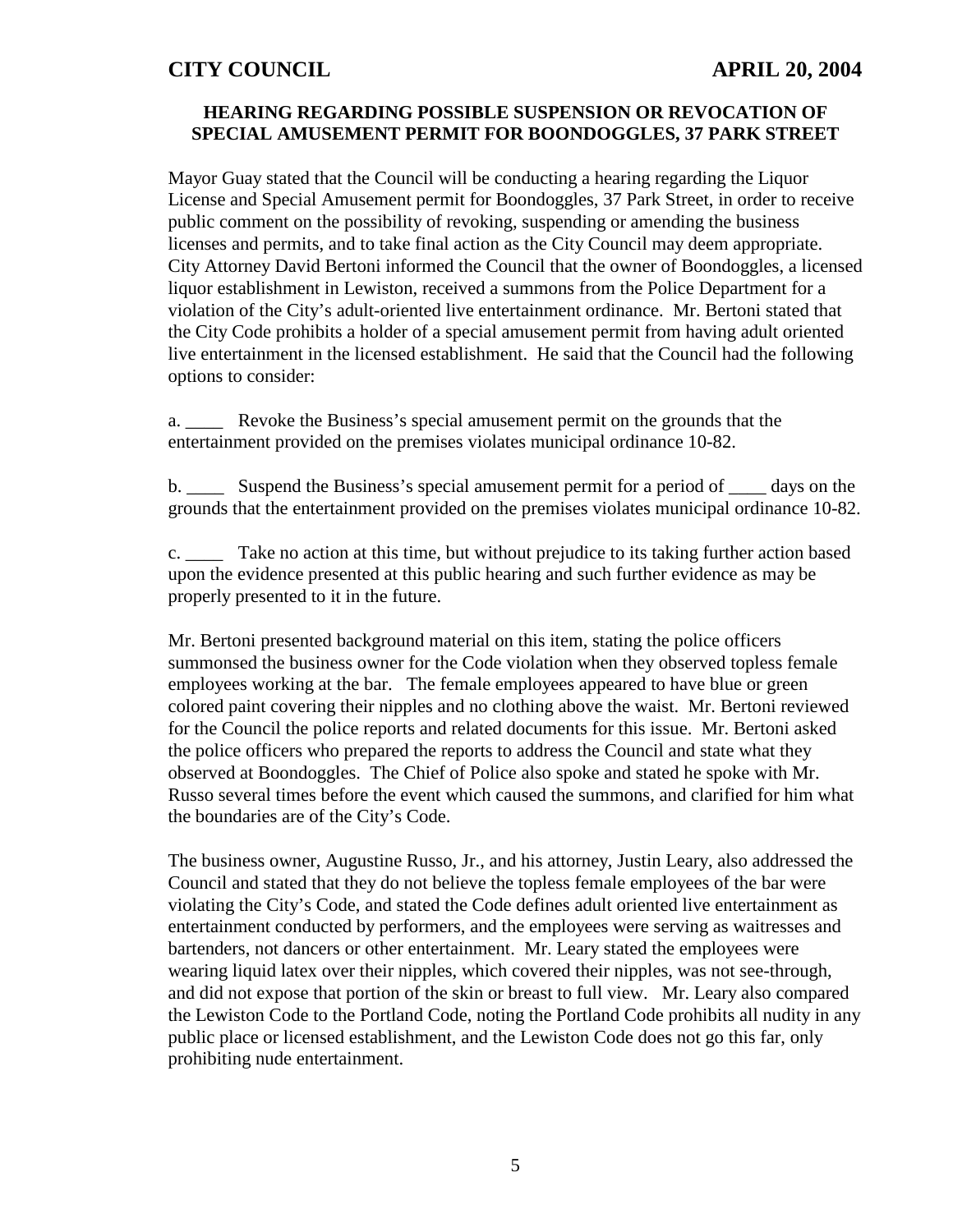Mr. Russo addressed the Council stating he opened the business five years ago after moving up from Massachusetts and he has a strong background in the management of restaurants, hotels and nightclubs. He stated that liquid latex is considered a new form of clothing in

nightclubs. He said he instructed the topless female employees not to dance or do any sort of entertainment, but to do their job of waitress and bartender which involved taking orders, bringing food and drinks to patrons, collecting money for the bill and so forth. He noted the bartender was behind the bar washing glasses when the officers arrived. He said that for the past several years, the Council has renewed his liquor license and special amusement permit without any concerns or problems, noting he runs a clean establishment. He said the idea of female employees wearing the liquid latex was done as a means to attract patrons and as something different and unique for his business to offer, noting that within the past few years, many similar type bars/nightclubs have opened in town and he was looking for something to set his apart to attract additional business.

The Mayor invited members of the public to speak on this issue. Five citizens spoke in favor of the business owner keeping the special amusement permit, stating the business is a well run establishment. Two of the citizens who spoke are current or former employees of Boondoogles, stating the owner always runs the business well, follows the law strictly and complies with state laws regarding liquor service, noting that all patrons must even show ID before entering. The three others are patrons of Boondoggles stating it is a clean, upscale establishment, it is an asset to the local business community and many local business owners patronize the bar.

The City's Attorney, David Bertoni, stated that earlier Mr. Russo stated he has not had any problems in the past with the City or with the police. Mr. Bertoni and the Police Chief cited problems in August 2001 with underage drinking, as documented in a State Liquor Enforcement report, as well as in 2002 in serving entertainers and not having food for sale which was required with the state liquor license. It was also noted that on February 27, 2004, there were again issues regarding underage drinking, an altercation occurred and a pornographic movie was playing on the screen. Mr. Russo stated that he had an employment issue with a disgruntled employee who was serving as a doorman, and allowed underaged patrons into the bar, when he should have been carding at the door. He also said that a few of the Bates College students may have had fake identification which would also create a problem.

The Councilors discussed this entire issue at length and reviewed all of the documents presented and asked questions of the City Attorney, the applicant and the Police Chief.

# **VOTE (137-2004)**

Motion by Councilor Connors, seconded by Councilor Jean:

To select Option A: To revoke the Business's special amusement permit on the grounds that the entertainment provided on the premises violates municipal ordinance 10-82.

Did Not Pass - Vote 3-2 (Councilors Jean, Connors and Paradis in favor; Councilors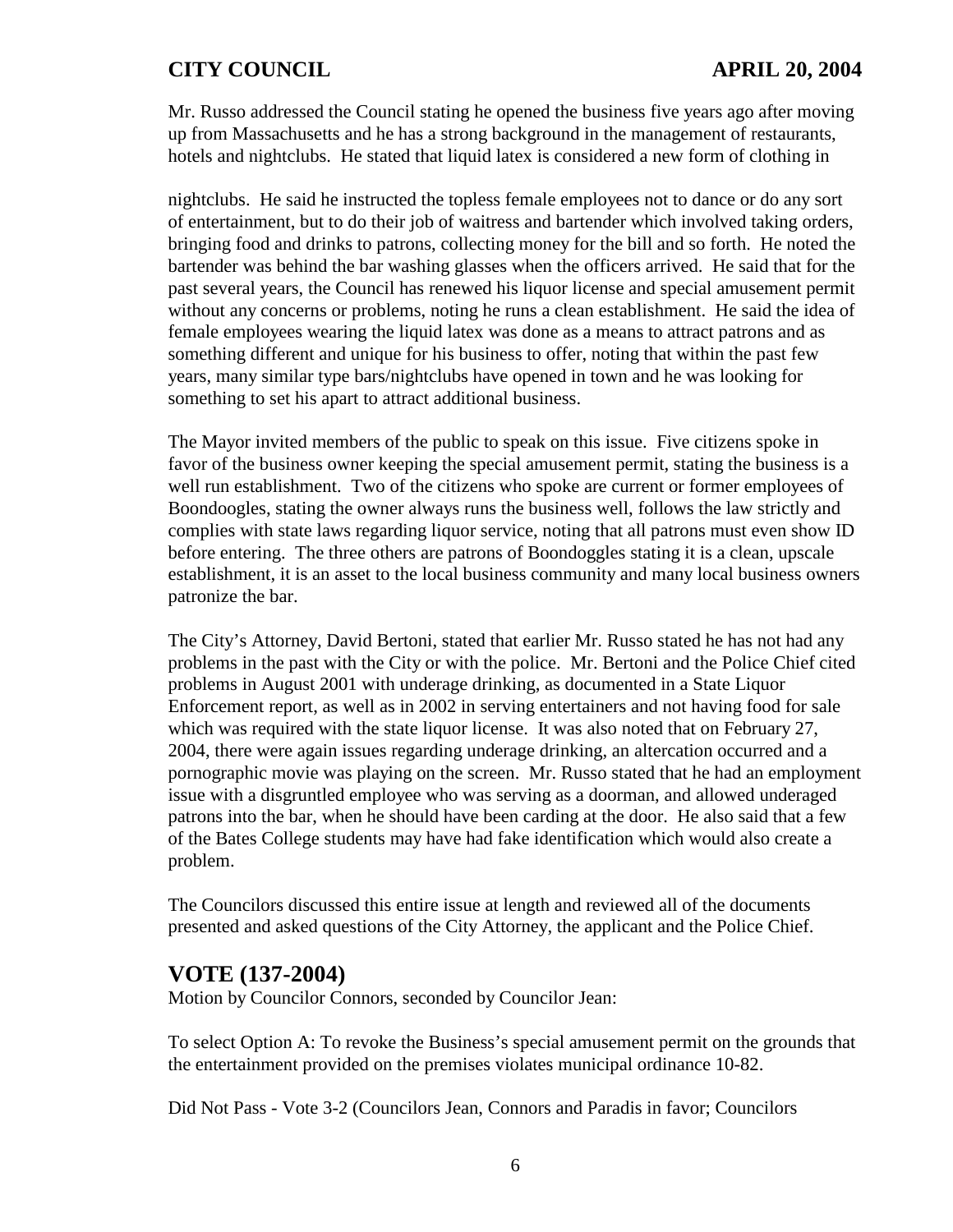Mendros and Rousseau opposed) Note - Per the City Charter, Section 2.10d, all votes of the Council must be approved by at least four Councilors to be in the affirmative.

# **VOTE (138-2004)**

Motion by Councilor Rousseau, seconded by Councilor Paradis:

To select Option B: To suspend the Business's special amusement permit for 90 days on the grounds that the entertainment provided on the premises violates municipal ordinance 10-82.

Did Not Pass - Vote 2-3 (Councilors Mendros and Rousseau in favor; Councilors Jean, Connors and Paradis opposed)

Councilor Rousseau stated he would like to reconsider his vote on Option A.

# **VOTE (139-2004)**

Motion by Councilor Rousseau, seconded by Councilor Paradis:

To Reconsider the vote for Option A. Passed - Vote 5-0

The motion to reconsider action on Option A is now back on the floor for discussion and action.

# **VOTE (140-2004)**

Motion by Councilor Connors, seconded by Councilor Jean:

To select Option A to revoke the special amusement permit and to approve the full Order of Suspension or Revocation:

### ORDER OF SUSPENSION OR REVOCATION

Pursuant to its authority under 28-A M.R.S.A. Section 1054 and City Ordinance 10-81, the City Council of the City of Lewiston (the "City") finds as follows:

(1) No More Lawns, Inc. dba Boondoggles (the "Business"), 37 Park Street, Lewiston, Maine 04240 holds a special amusement permit issued by the City as well as a liquor license issued by the State of Maine.

(2) On April 14, 2004, the Business was duly and lawfully served with a summons for violation of City Ordinance 10-82, which provides that, "No entertainment regulated as adult-oriented live entertainment by the provisions of Article IV shall be provided by or on behalf of, or at the licensed premises of, the holder of a special amusement permit or of an FSE-Class E license."

(3) That the Business and all interested persons have been duly and lawfully notified of the public hearing to be held on April 20, 2004 before the City Council on the matter of (i) the suspension of the Business's special amusement permit and (ii) the issue of whether to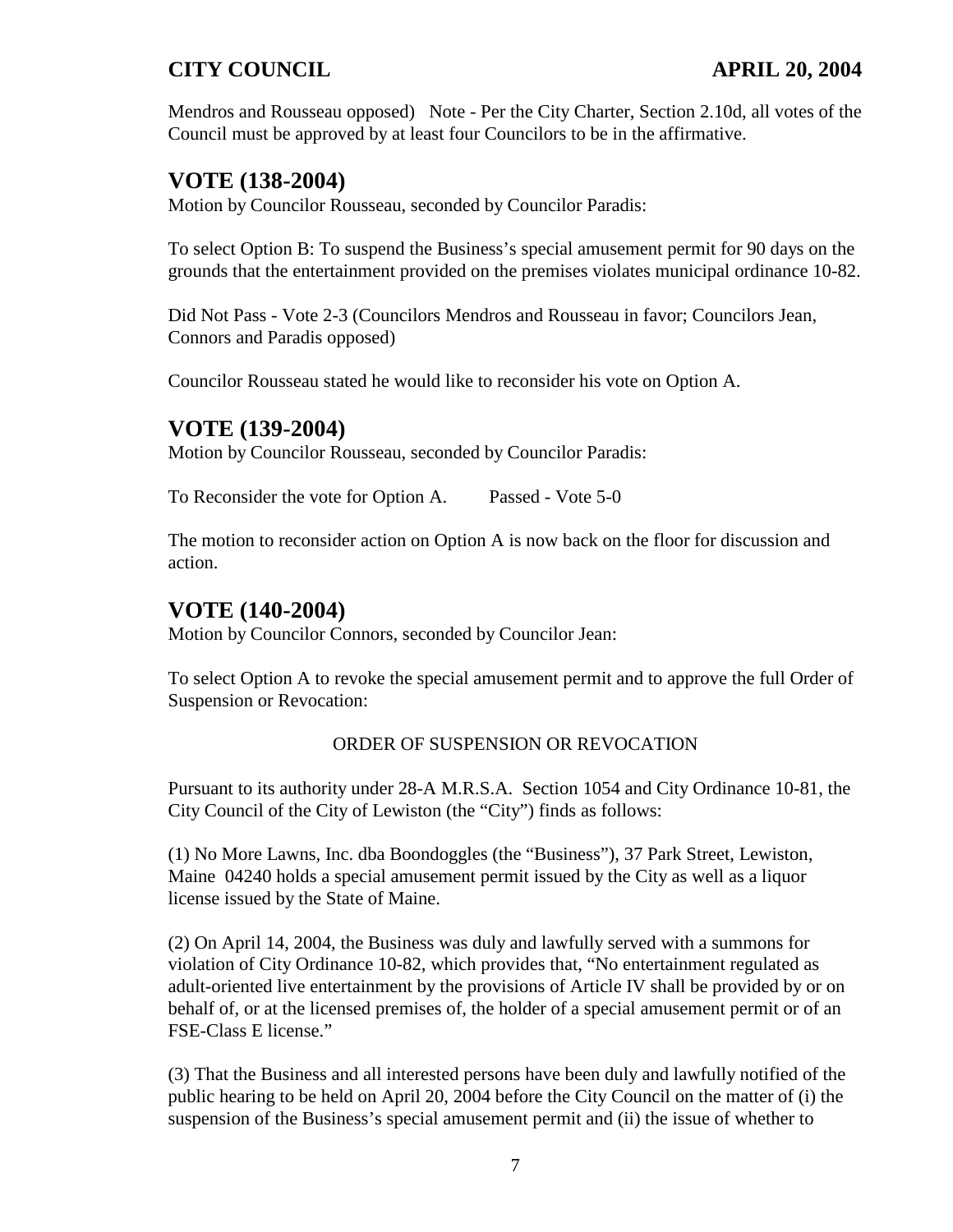recommend to the State of Maine the revocation or suspension of the Business's liquor license.

(4) Upon the completion of the public hearing in this matter, in conformity with all state and local law, the City Council has decided to revoke the Business's special amusement permit on the grounds that the entertainment provided on the premises violates municipal ordinance 10-82.

(5) The City Council hereby authorizes the appropriate City officials to take all steps necessary to put into effect this order.

Passed - Vote 4-1 (Councilors Jean, Connors, Paradis and Rousseau in favor; Councilor Mendros opposed)

At this time, the Council then considered possible action to ask the State to suspend or revoke the business's liquor license.

# **VOTE (141-2004)**

Motion by Councilor Jean, seconded by Councilor Connors:

To approve the Order to suspend or revoke the Liquor License.

Did Not Pass - Vote 3-2 (Councilors Jean, Connors and Paradis in favor; Councilors Mendros and Rousseau opposed) Note - Per the City Charter, Section 2.10d, all votes of the Council must be approved by at least four Councilors to be in the affirmative.

### **AMENDMENTS TO THE CITY POLICY MANUAL REGARDING BUSINESS LICENSE FEE SCHEDULE**

## **VOTE (142-2004)**

Motion by Councilor Jean, seconded by Councilor Paradis:

To approve the proposed amendment to the City Policy Manual, Policy Number 7 City Business License Applications Policy, as recommended by the City Clerk's Department. Passed - Vote 5-0

### **FUNDING RECOMMENDATIONS FOR THE FISCAL YEAR 2005 COMMUNITY DEVELOPMENT BLOCK GRANT PROGRAM BUDGET**

Economic and Community Development Director Jim Andrews stated that the Review Committee put into policy a year or two ago that applications and requests from new agencies would not be considered, due to limited funding. Councilor Rousseau stated that during a recent National League of Cities meeting, Councilors were told that federal CDBG funds would be cut, and therefore the City needs to work to reduce the allocations to all nonprofit agencies, since there may not be any funds in the future.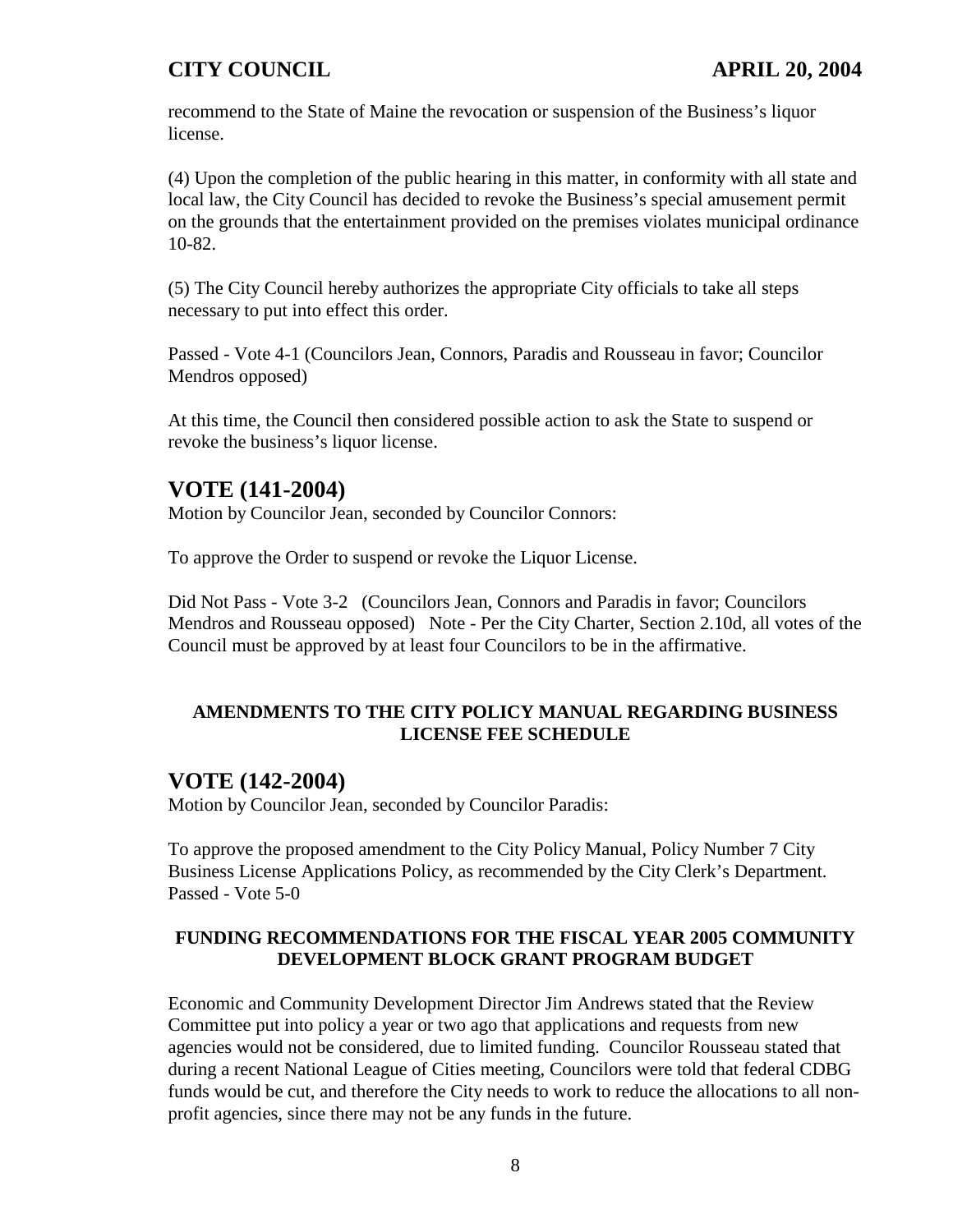# **VOTE (143-2004)**

Motion by Councilor Jean, seconded by Councilor Mendros:

To receive the recommendation from the CDBG Review Committee for the allocation of the Community Development Block Grant program funds for the City's  $30<sup>th</sup>$  year (2004-2005), and further that the schedule be published for a public hearing to be held at the regular City Council meeting of Tuesday, May 4, 2004. Passed - Vote 5-0

### **ADMINISTRATIVE CONSENT AGREEMENT WITH MAINE DEPARTMENT OF ENVIRONMENTAL PROTECTION REGARDING OPERATION OF THE CITY'S SOLID WASTE & RECYCLING FACILITY**

The City Administrator provided background on this item, stating that a contractor took material to the landfill and did not fully disclose the contents of the material. The City processed the material based upon what they were told were the contents, when the material was different and therefore needed to be treated differently. This agreement represents a long negotiation with DEP and is a very fair agreement for the City, per Mr. Bennett.

# **VOTE (144-2004)**

Motion by Councilor Connors, seconded by Councilor Jean:

To authorize the City Administrator to complete negotiations with the Maine Department of Environmental Protection and the Maine Attorney General's Office, and to execute the final version of the proposed Administrative Consent Agreement, including negotiating and executing a Supplemental Environmental Project (SEP) agreement, and that the City Administrator be and hereby is authorized to make, execute and deliver other such documents as he, in his discretion, may deem necessary or convenient to the accomplishment of such transaction. Passed - Vote 5-0

### **REPORTS & UPDATES**

Councilor Mendros stated he will provide an update from the recent National League of Cities conference when there is more time during a meeting.

### **OTHER BUSINESS**

Rachel Rodrigue, a resident of 3 Donnelly Street, complained about increase traffic in her area and was concerned since there is a daycare center in the neighborhood. The City Administrator stated he would call her tomorrow for additional information. Councilor Paradis noted that Clean-Up Week is going well and he noticed that there is less debris out on the sidewalks than in the past, and is hoping the punch-card system is working well.

Mayor Guay announced that due to the late hour, the scheduled Executive Session to discuss Personnel Matter would be postponed to the next Council meeting.